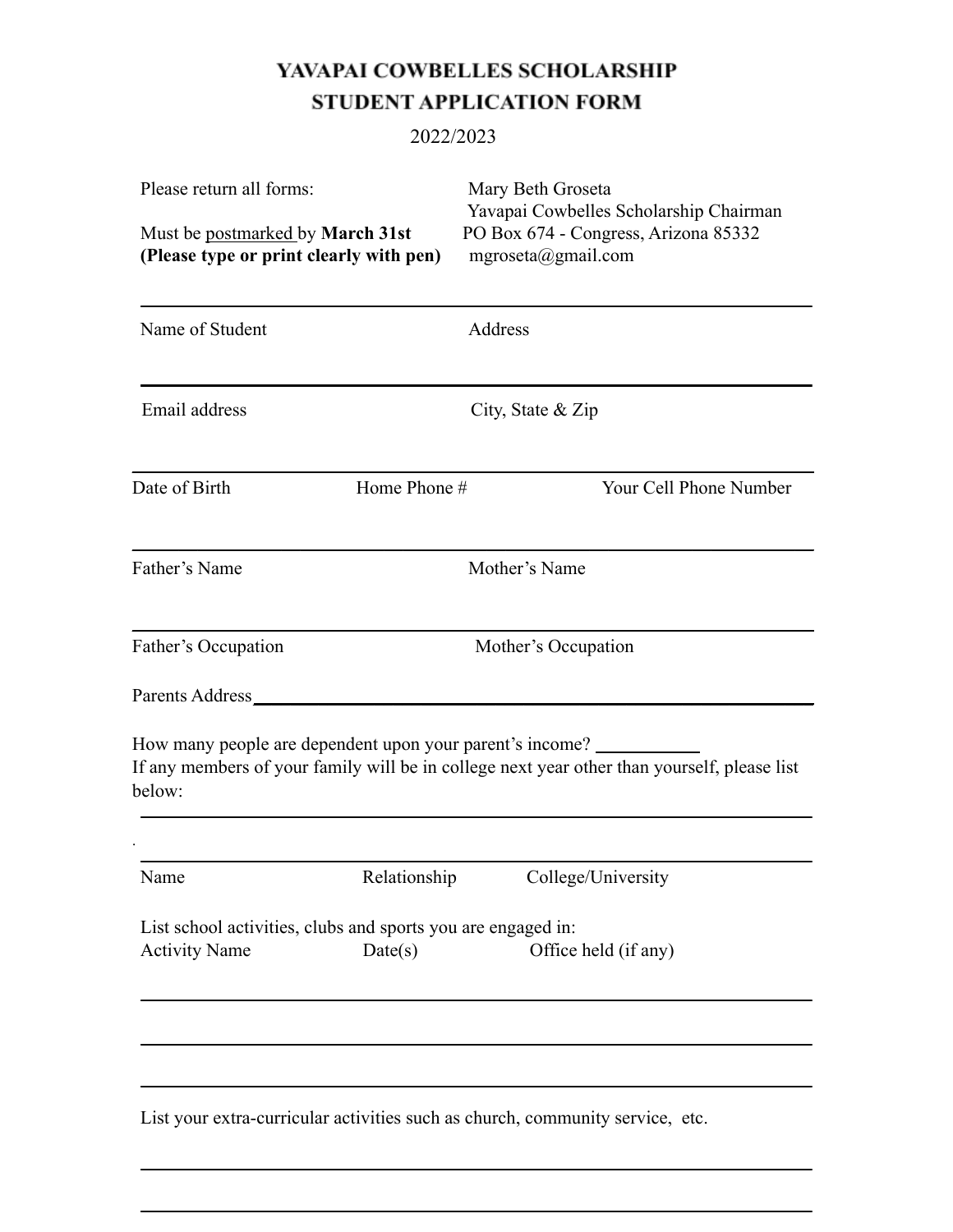## YAVAPAI COWBELLES SCHOLARSHIP STUDENT APPLICATION FORM

| Page 2                           | STUDENT AFFEICATION FORM                                                 |                                                                                         |
|----------------------------------|--------------------------------------------------------------------------|-----------------------------------------------------------------------------------------|
|                                  |                                                                          |                                                                                         |
|                                  |                                                                          |                                                                                         |
|                                  |                                                                          | ,我们也不会有什么。""我们的人,我们也不会有什么?""我们的人,我们也不会有什么?""我们的人,我们也不会有什么?""我们的人,我们也不会有什么?""我们的人        |
|                                  |                                                                          | ,我们也不会有什么。""我们的人,我们也不会有什么?""我们的人,我们也不会有什么?""我们的人,我们也不会有什么?""我们的人,我们也不会有什么?""我们的人        |
|                                  |                                                                          | List favorite recreation, hobbies and interests: ________________________________       |
|                                  |                                                                          |                                                                                         |
|                                  |                                                                          |                                                                                         |
|                                  |                                                                          | ,我们也不会有什么。""我们的人,我们也不会有什么?""我们的人,我们也不会有什么?""我们的人,我们也不会有什么?""我们的人,我们也不会有什么?""我们的人        |
|                                  |                                                                          | College attending ___________________________Grade entering ____________________        |
|                                  |                                                                          |                                                                                         |
|                                  |                                                                          | What other scholarships or grants and the amounts that you have received toward college |
|                                  |                                                                          |                                                                                         |
|                                  |                                                                          |                                                                                         |
|                                  |                                                                          |                                                                                         |
|                                  |                                                                          | Your Cum GPA___________Your rank in class __________out of _________ students.          |
|                                  | Please check the following that apply to you for additional points.      |                                                                                         |
| cattle or agricultural industry. |                                                                          | Your parents, guardians or your livelihood is at least partially derived from the       |
|                                  | You are the son, daughter or relative of a current member of the Yavapai | Cowbelles or Yavapai Cattlegrowers Association. Supply the name of that person below.   |
| Name of Cowbelle                 |                                                                          | Name of Cattlegrower                                                                    |
|                                  | You are majoring in the field of agriculture.                            |                                                                                         |

Date Applicant's signature, must be signed